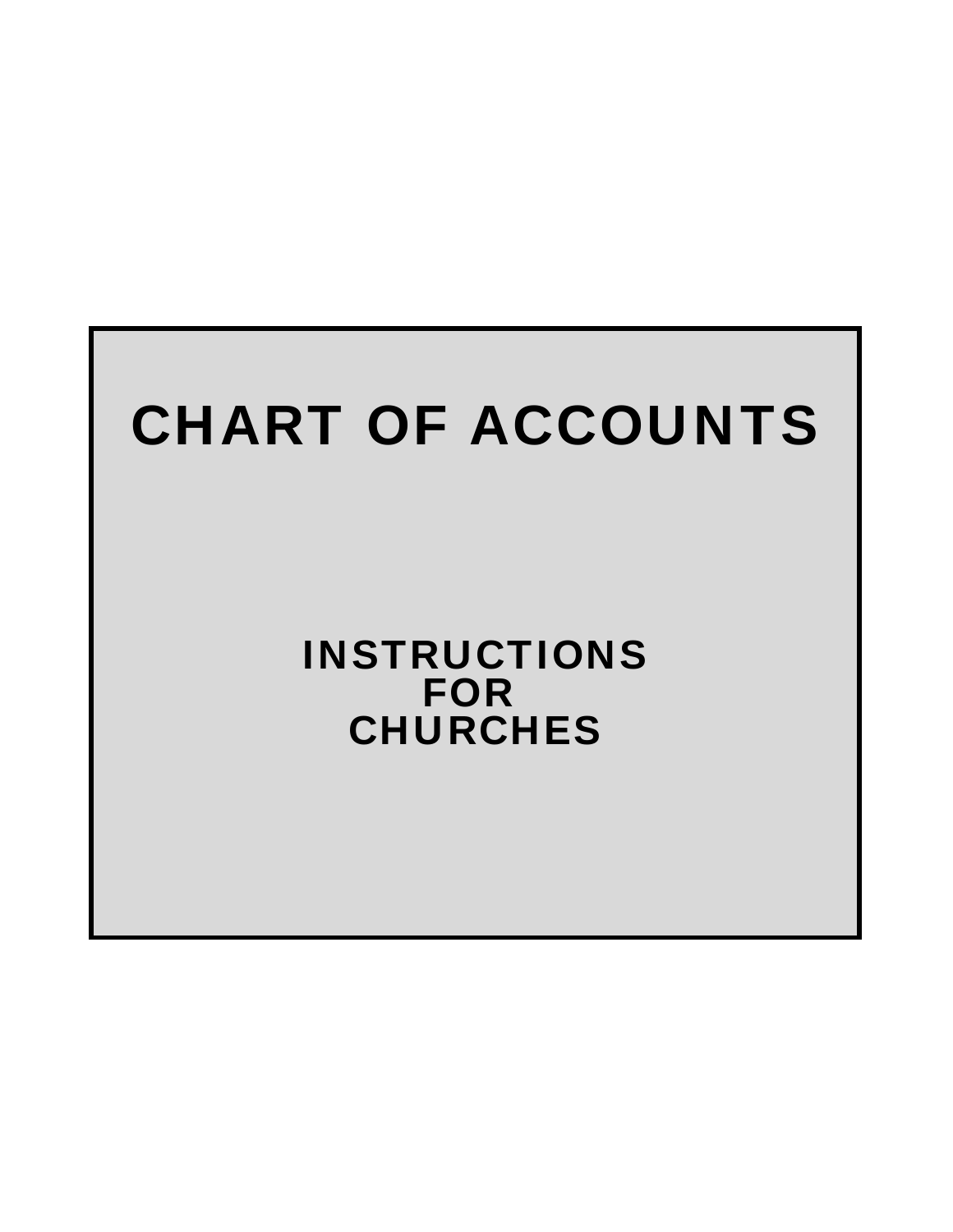# **REVENUE**

| <b>TITLE</b>                                                      | <b>ACCOUNT</b><br>No. | <b>ACCOUNT</b><br>No. |
|-------------------------------------------------------------------|-----------------------|-----------------------|
| <b>Ordinary</b>                                                   | 4130                  |                       |
| Sunday and Holy Day                                               |                       | 4131                  |
| Christmas                                                         |                       | 4132                  |
| Easter                                                            |                       | 4133                  |
| <b>Parish Extra Collections</b>                                   |                       | 4134                  |
| <b>Interest Income</b>                                            | 4360                  |                       |
| Deposits with Diocese                                             |                       | 4361                  |
| Other                                                             |                       | 4369                  |
| <b>Hall Lease and Rental</b>                                      | 4140                  |                       |
| <b>Miscellaneous</b>                                              | 4190                  |                       |
| <b>Stole Fees</b>                                                 |                       | 4191                  |
| <b>Stipends for Masses</b>                                        |                       | 4192                  |
| Poor Box                                                          |                       | 4193                  |
| Other                                                             |                       | 4199                  |
| <b>Capital Building and Maintenance Fund</b><br>(under \$100,000) | 4730                  |                       |
| Church                                                            |                       | 4731                  |
| School                                                            |                       | 4732                  |
| Other                                                             |                       | 4739                  |
| <b>Capital Building Fund</b><br>(Over \$100,000)                  | 4740                  |                       |
| Church                                                            |                       | 4741                  |
| School                                                            |                       | 4742                  |
| Other                                                             |                       | 4749                  |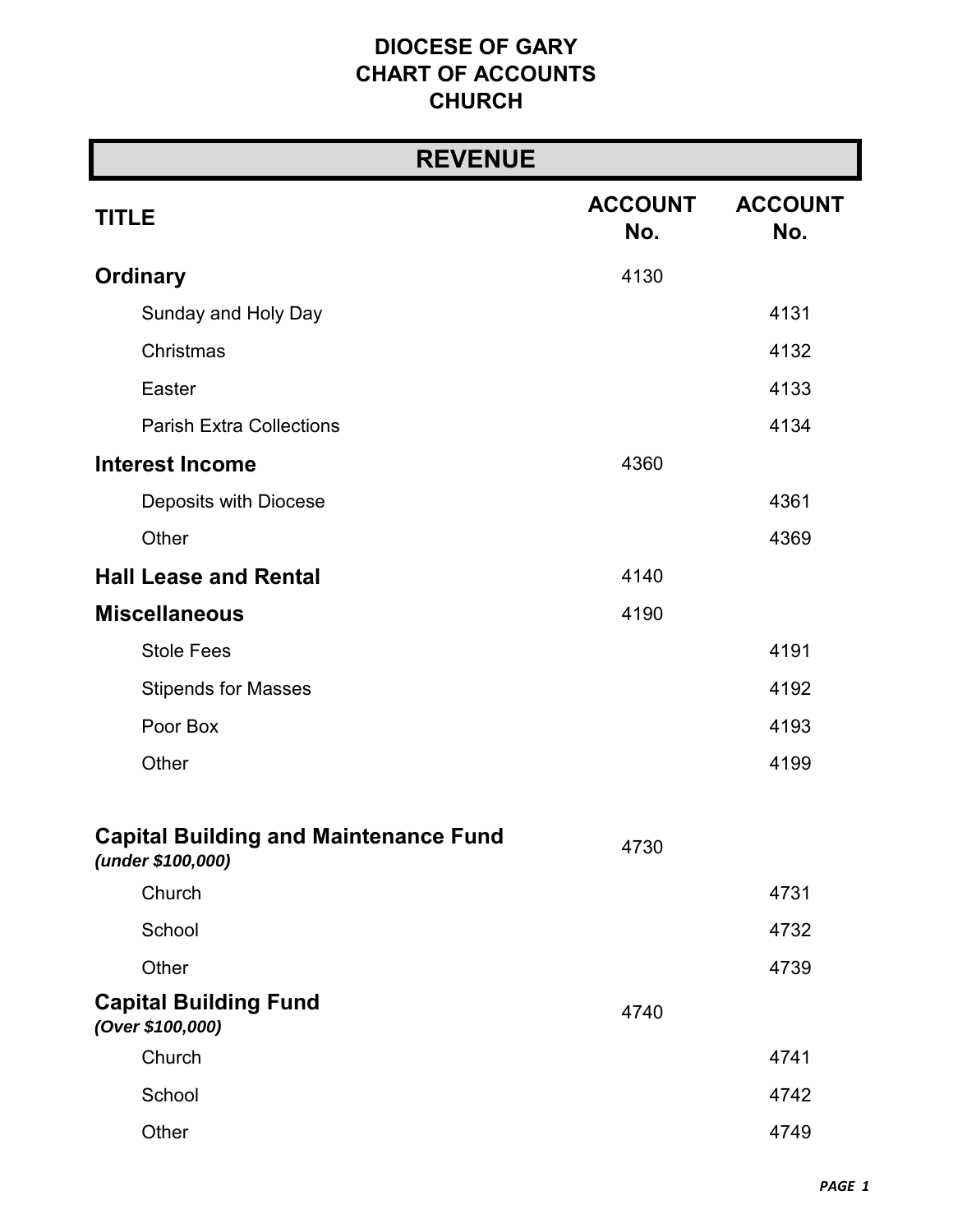| <b>TITLE</b>                                | <b>ACCOUNT</b><br>No. | <b>ACCOUNT</b><br>No. |
|---------------------------------------------|-----------------------|-----------------------|
| <b>Cemetery Income</b>                      | 4650                  |                       |
| <b>Fundraising</b>                          | 4880                  |                       |
| Fundraiser #1                               |                       | 4881                  |
| Fundraiser #2                               |                       | 4882                  |
| <b>Other Fundraising</b>                    |                       | 4889                  |
| <b>CSA Rebates</b>                          | 4150                  |                       |
| <b>Bequests, Memorials, Grants</b>          | 4200                  |                       |
| <b>Restricted</b>                           |                       | 4210                  |
| General                                     |                       | 4220                  |
| <b>Donations</b>                            | 4290                  |                       |
| <b>Sale of Property</b>                     | 4440                  |                       |
| <b>Insurance Recovery</b>                   | 4170                  |                       |
| <b>Religious Education</b>                  | 4160                  |                       |
| <b>Religious Education and Formation</b>    |                       | 4161                  |
| <b>Adult Education</b>                      |                       | 4162                  |
| <b>Northwest Indiana Catholic</b>           | 4122                  |                       |
| <b>CSA Payments Collected by the Parish</b> | 4124                  |                       |
| <b>Special Collections</b>                  | 4230                  |                       |
| <b>Latin American Collection</b>            |                       | 4231                  |
| <b>Holy Childhood</b>                       |                       | 4232                  |
| Eastern Europe                              |                       | 4233                  |
| <b>Bishop's Relief Fund</b>                 |                       | 4234                  |
| <b>Rice Bowl Collection</b>                 |                       | 4235                  |
| <b>Catholic Charities</b>                   |                       | 4236                  |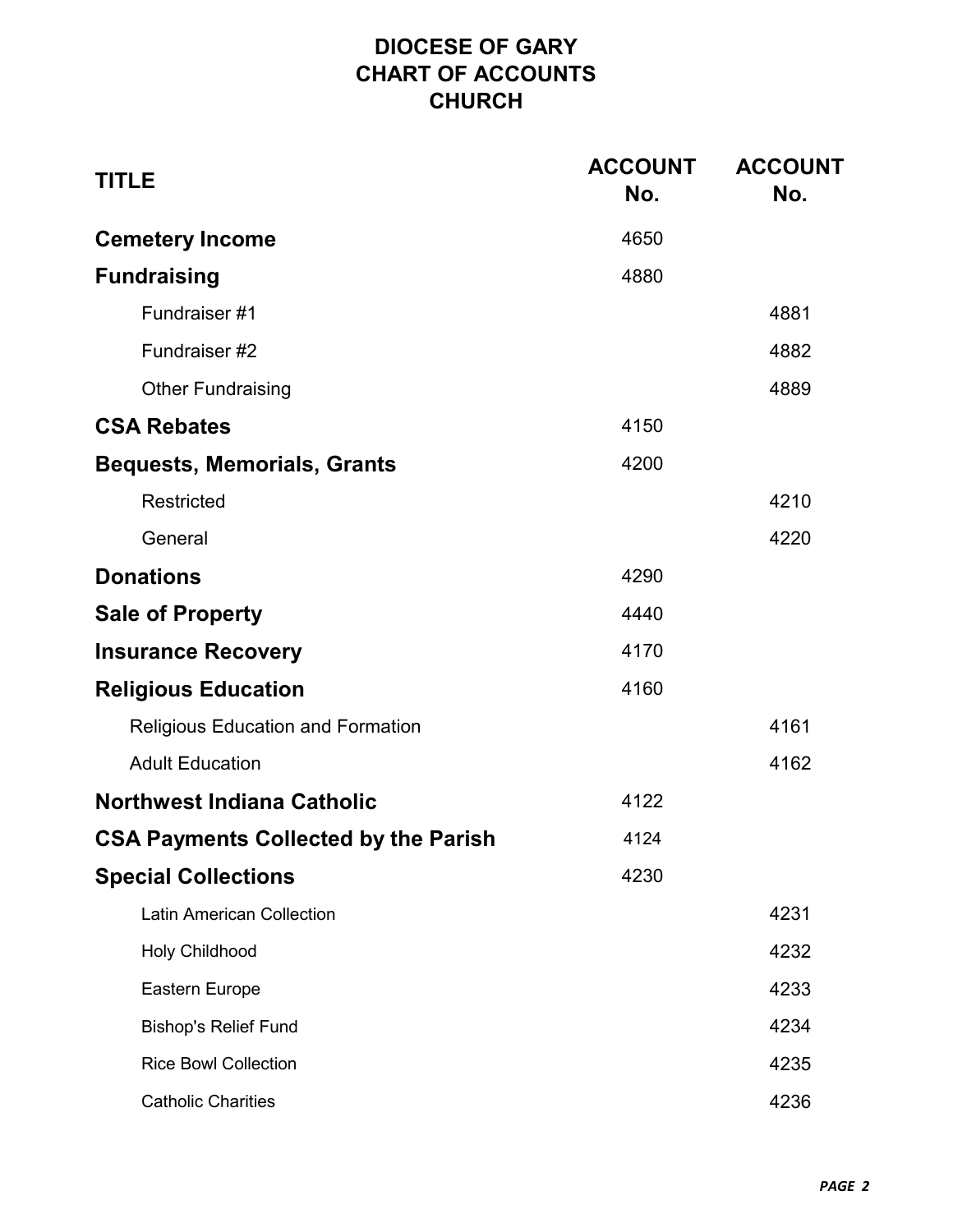| TITLE                                  | <b>ACCOUNT</b><br>No. | <b>ACCOUNT</b><br>No. |
|----------------------------------------|-----------------------|-----------------------|
| <b>Special Collections (Continued)</b> |                       |                       |
| Missions/Propagation of the Faith      |                       | 4237                  |
| Mission Co-Op Plan                     |                       | 4238                  |
| <b>Home Missions</b>                   |                       | 4239                  |
| Campaign for Human Development         |                       | 4240                  |
| Other                                  |                       | 4249                  |
| <b>TOTAL REVENUE</b>                   | 4000                  |                       |

| <b>EXPENSES</b>                            |      |      |
|--------------------------------------------|------|------|
| <b>Gross Salaries</b>                      | 5020 |      |
| <b>Priest's Compensation</b>               |      | 5021 |
| Lay Ministry Salaries                      |      | 5022 |
| <b>Salaries for Religious</b>              |      | 5023 |
| <b>Administrative Salaries</b>             |      | 5024 |
| Maintenance/Custodial and House staff      |      | 5025 |
| <b>Other Salaries</b>                      |      | 5029 |
| <b>Fringe Benefits - Clergy</b>            | 6100 |      |
| <b>Health Insurance</b>                    |      | 6120 |
| <b>Clergy Retirement</b>                   |      | 6130 |
| <b>Professional Growth</b>                 |      | 6150 |
| <b>Other Fringe Benefits</b>               |      | 6160 |
| <b>Fringe Benefits - Other Than Clergy</b> | 6200 |      |
| <b>Employer FICA - Social Security</b>     |      | 6201 |
| Employer FICA - Medicare                   |      | 6202 |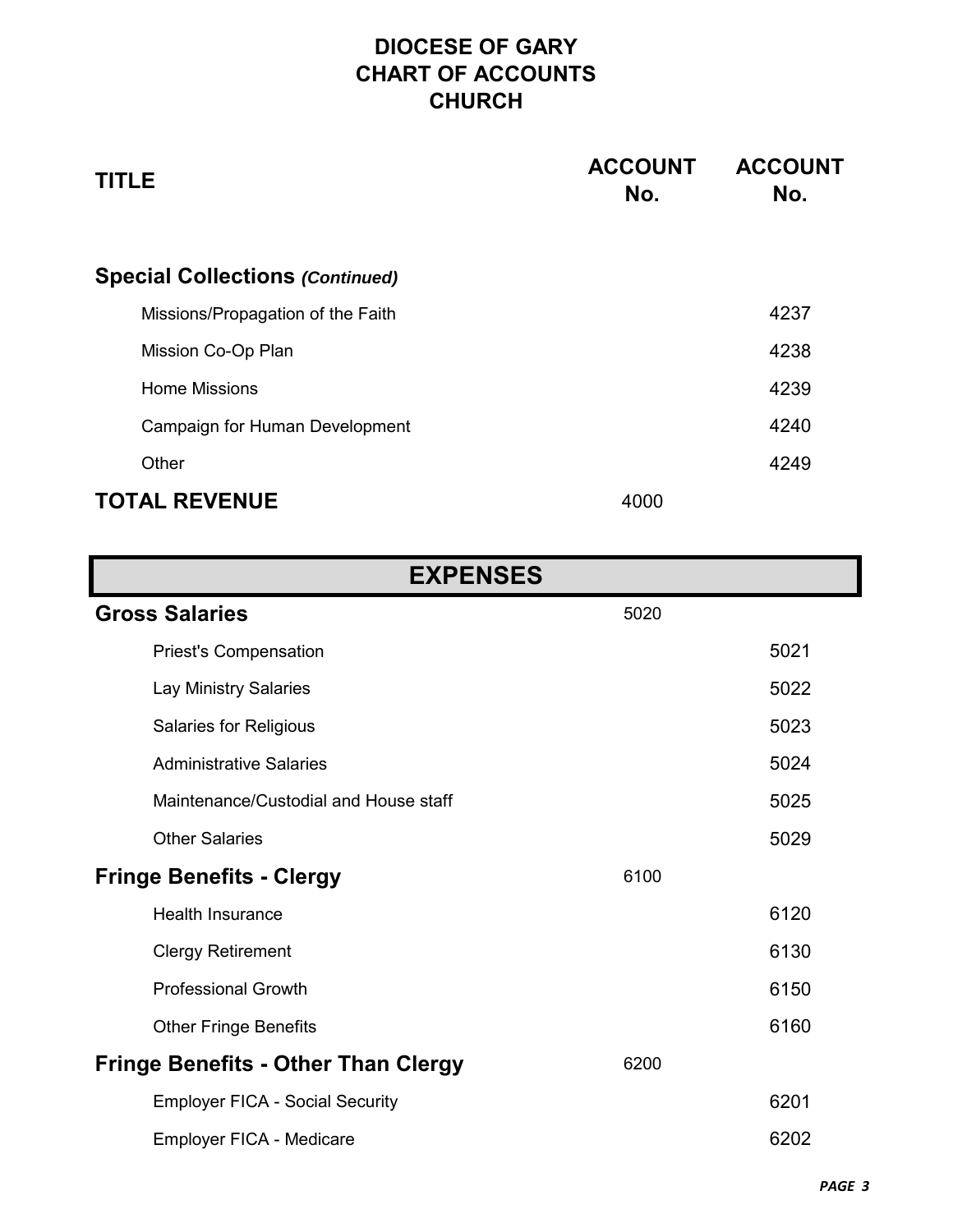| <b>TITLE</b>                                           | <b>ACCOUNT</b><br>No. | <b>ACCOUNT</b><br>No. |
|--------------------------------------------------------|-----------------------|-----------------------|
| <b>Health Insurance</b>                                |                       | 6220                  |
| <b>Fringe Benefits - Other Than Clergy (Continued)</b> |                       |                       |
| Pension - Religious                                    |                       | 6210                  |
| Pension - Lay                                          |                       | 6211                  |
| <b>Professional Growth</b>                             |                       | 6250                  |
| <b>Other Fringe Benefits</b>                           |                       | 6260                  |
| <b>Transportation</b>                                  | 7100                  |                       |
| Mileage Reimbursement                                  |                       | 7101                  |
| Vehicle Repair                                         |                       | 7102                  |
| Petroleum, Oil, Lubricants (POL)                       |                       | 7103                  |
| <b>Other Transportation</b>                            |                       | 7108                  |
| <b>Hall Lease and Rental Expenses</b>                  | 7140                  |                       |
| <b>Utilities</b>                                       | 7400                  |                       |
| Telephone & Internet                                   |                       | 7401                  |
| <b>Heating Fuel</b>                                    |                       | 7402                  |
| Electricity                                            |                       | 7403                  |
| <b>Water and Sewer</b>                                 |                       | 7404                  |
| <b>Scavenger Service</b>                               |                       | 7405                  |
| <b>Altar and Liturgical Supplies</b>                   | 8110                  |                       |
| Hosts and Wine                                         |                       | 8111                  |
| Candles                                                |                       | 8112                  |
| Vestments                                              |                       | 8113                  |
| <b>Missalette Costs</b>                                |                       | 8114                  |
| <b>Flowers</b>                                         |                       | 8115                  |
| Pamphlets                                              |                       | 8116                  |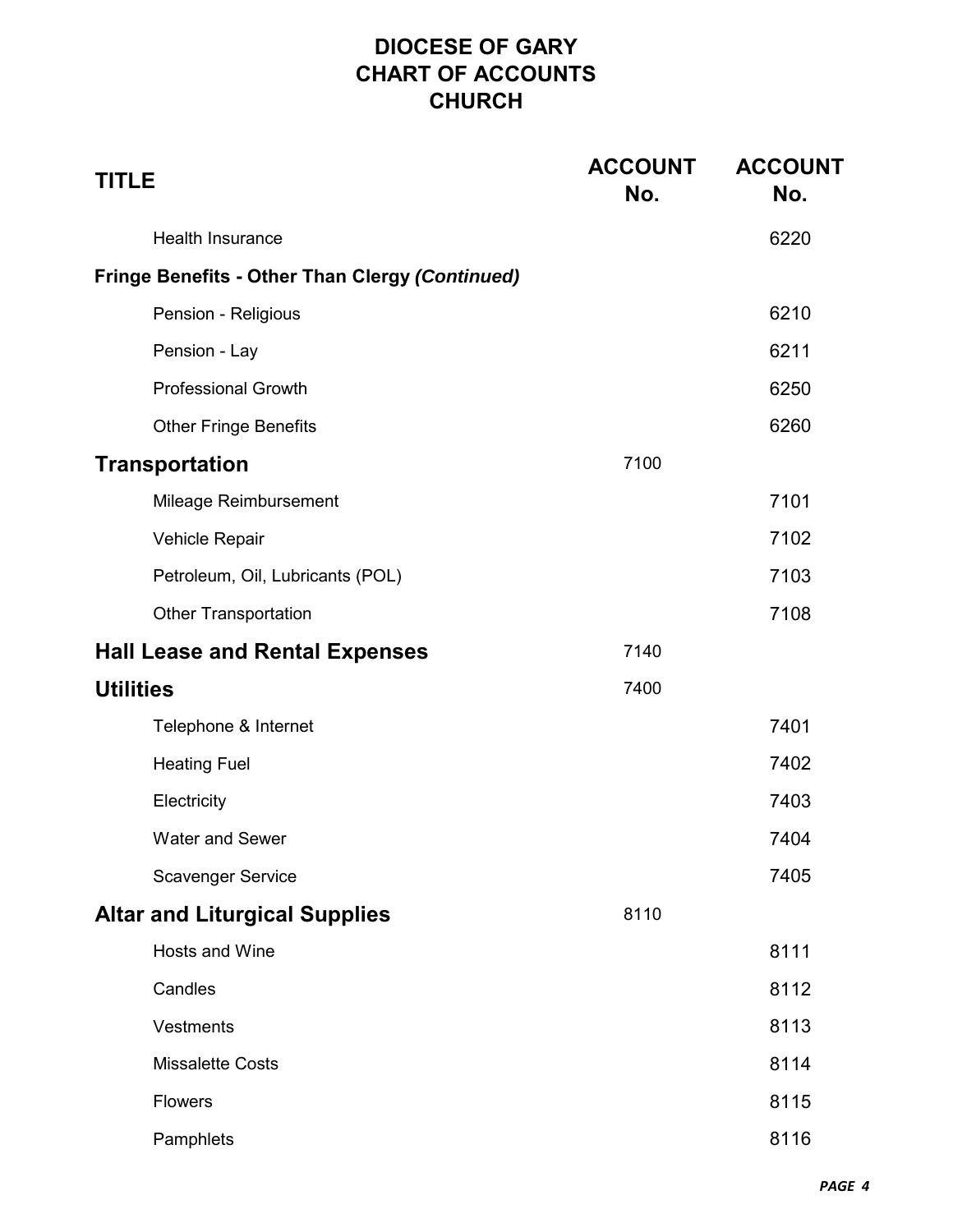| <b>TITLE</b>                                                                                         | <b>ACCOUNT</b><br>No. | <b>ACCOUNT</b><br>No. |
|------------------------------------------------------------------------------------------------------|-----------------------|-----------------------|
| <b>Other Altar and Liturgical Supplies</b>                                                           |                       | 8119                  |
| <b>Maintenance and Repairs</b>                                                                       | 7600                  |                       |
| <b>Contractual Services - Grounds</b>                                                                |                       | 7601                  |
| <b>Contractual Services - Buildings</b>                                                              |                       | 7602                  |
| <b>Contractual Services - Equipment</b>                                                              |                       | 7603                  |
| Repairs to Buildings (Parts)                                                                         |                       | 7604                  |
| Repairs to Equipment (Parts)                                                                         |                       | 7605                  |
| Equipment Rental, Repair, Purchase                                                                   |                       | 7606                  |
| <b>Janitorial Supplies</b>                                                                           |                       | 7607                  |
| <b>Grounds Supplies</b>                                                                              |                       | 7610                  |
| Security                                                                                             |                       | 7612                  |
| <b>Other Ordinary Maintenance</b>                                                                    |                       | 7618                  |
| <b>Food and Meals</b>                                                                                | 7110                  |                       |
| Purchase of Food - Rectory                                                                           |                       | 7111                  |
| Purchase of Food - Parish Function                                                                   |                       | 7112                  |
| <b>Purchase of Meals</b>                                                                             |                       | 7113                  |
| Catering                                                                                             |                       | 7114                  |
| Paper Goods                                                                                          |                       | 7115                  |
| <b>Other Food and Meals</b>                                                                          |                       | 7119                  |
| <b>Miscellaneous Printing, Postage, Office</b><br><b>Supplies &amp; Office Equipment (No Rollup)</b> |                       |                       |
| <b>Office Equipment - Purchase</b>                                                                   |                       | 8607                  |
| Office Equipment - Supplies & Maintenance                                                            |                       | 8609                  |
| <b>Outside Printing</b>                                                                              |                       | 7300                  |
| Postage                                                                                              |                       | 7200                  |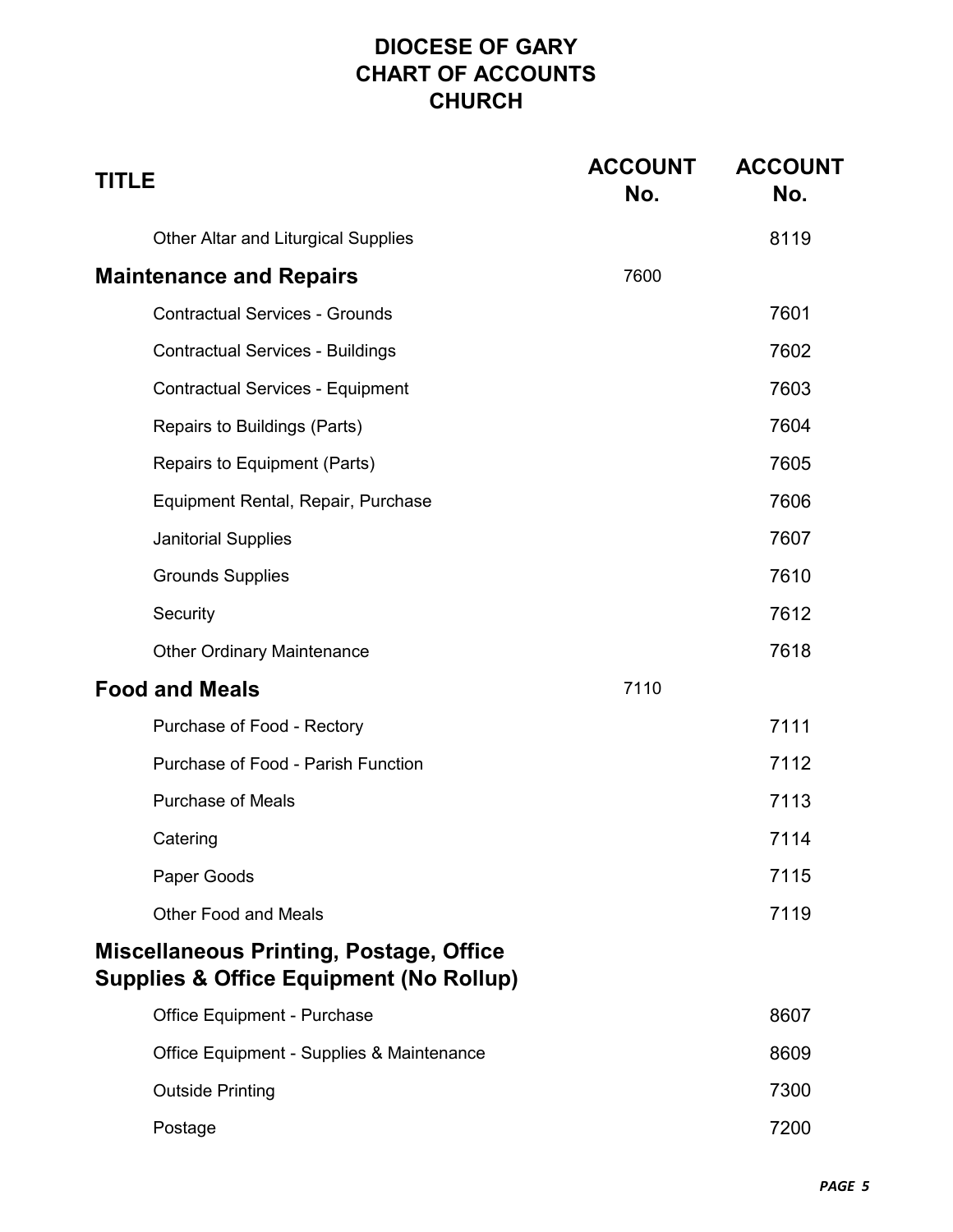| <b>TITLE</b>                                                                                          | <b>ACCOUNT</b><br>No. | <b>ACCOUNT</b><br>No. |
|-------------------------------------------------------------------------------------------------------|-----------------------|-----------------------|
| Miscellaneous Printing, Postage, Office Supplies &<br><b>Office Equipment (No Rollup) (Continued)</b> |                       |                       |
| <b>Office Supplies</b>                                                                                |                       | 8140                  |
| Other Miscellaneous Printing, Postage, and Office<br><b>Supplies</b>                                  |                       | 8662                  |
| <b>Charitable Contributions</b>                                                                       | 8700                  |                       |
| <b>Furnishings and Equipment</b>                                                                      | 8810                  |                       |
| <b>Furnishings and Equipment Purchased</b>                                                            |                       | 8810                  |
| <b>Buildings and Property</b>                                                                         | 8610                  |                       |
| Property, Casualty and Auto Insurance                                                                 |                       | 8611                  |
| <b>Other Building Property</b>                                                                        |                       | 8612                  |
| <b>Fundraising</b>                                                                                    | 8880                  |                       |
| Fundraiser #1                                                                                         |                       | 8881                  |
| Fundraiser #2                                                                                         |                       | 8882                  |
| <b>Other Fundraisers</b>                                                                              |                       | 8888                  |
| <b>Books and Supplies</b>                                                                             | 8300                  |                       |
| <b>Bulletin Supplies</b>                                                                              |                       | 8301                  |
| <b>Offertory Envelopes</b>                                                                            |                       | 8302                  |
| <b>Books and Magazines</b>                                                                            |                       | 8303                  |
| <b>Other Books and Supplies</b>                                                                       |                       | 8309                  |
| <b>Northwest Indiana Catholic</b>                                                                     | 8212                  |                       |
| Quota                                                                                                 | 8213                  |                       |
| <b>CSA Collections Remitted</b>                                                                       | 8214                  |                       |
| <b>Cemetery Expense</b>                                                                               | 8630                  |                       |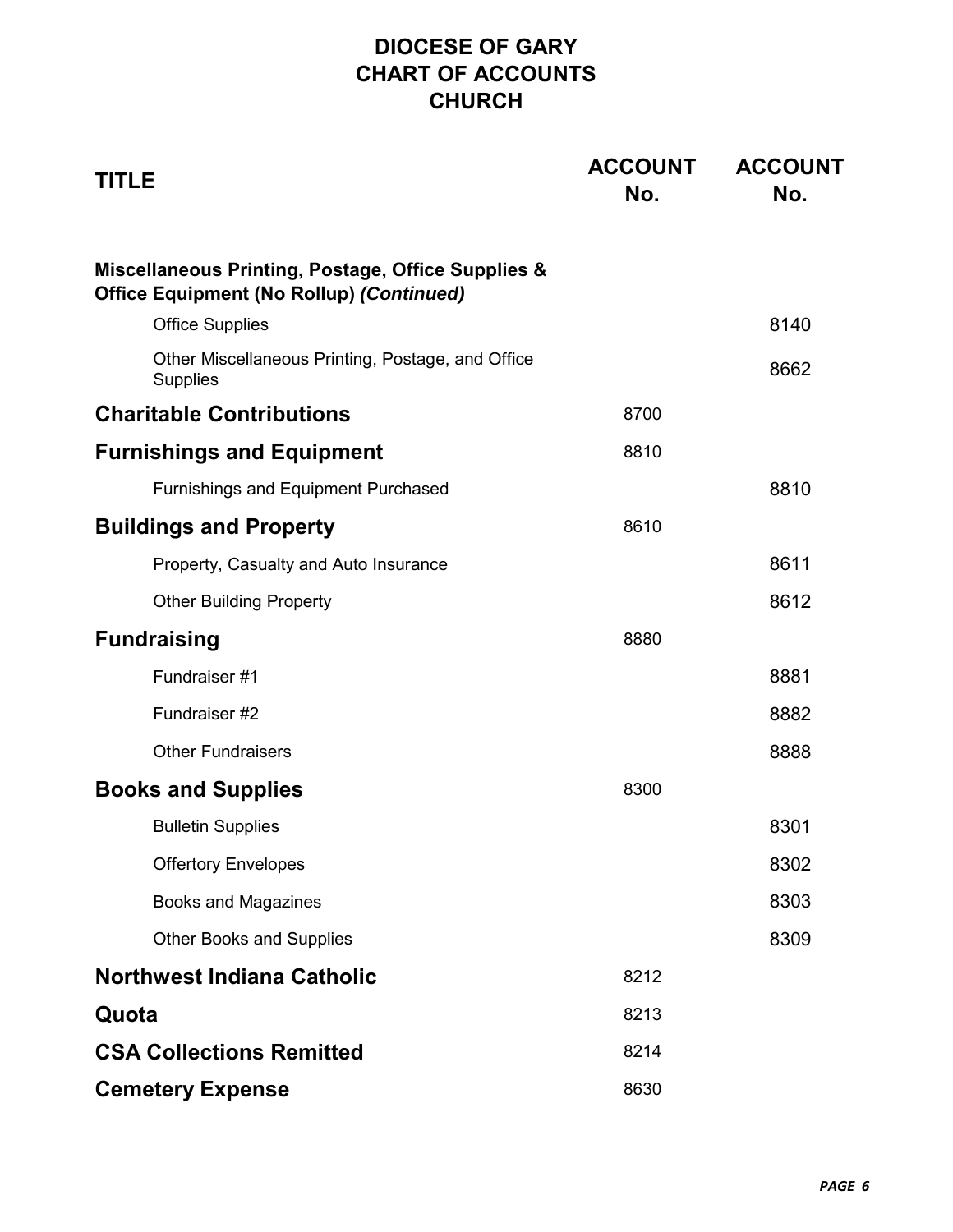| <b>TITLE</b>                             | <b>ACCOUNT</b><br>No. | <b>ACCOUNT</b><br>No. |
|------------------------------------------|-----------------------|-----------------------|
| <b>Religious Education</b>               | 7010                  |                       |
| <b>Religious Education</b>               |                       | 7011                  |
| <b>Adult Education</b>                   |                       | 7012                  |
| <b>Capital Expenditures</b>              | 8800                  |                       |
| Land                                     |                       | 8801                  |
| Construction                             |                       | 8802                  |
| <b>Capital Improvements</b>              |                       | 8803                  |
| <b>Capital Equipment</b>                 |                       | 8804                  |
| <b>Interest Payments</b>                 | 8640                  |                       |
| <b>Non-Diocesan Collections Payments</b> | 8200                  |                       |
| <b>Latin American Collection</b>         |                       | 8201                  |
| Holy Childhood                           |                       | 8202                  |
| Eastern Europe                           |                       | 8203                  |
| <b>Bishop's Relief Fund</b>              |                       | 8204                  |
| <b>Rice Bowl</b>                         |                       | 8205                  |
| <b>Catholic Charities</b>                |                       | 8206                  |
| Missions/Propagation of the Faith        |                       | 8207                  |
| Mission Co-Op                            |                       | 8208                  |
| <b>Home Missions</b>                     |                       | 8209                  |
| Campaign for Human Development           |                       | 8210                  |
| <b>Other Collections</b>                 |                       | 8211                  |
| <b>Miscellaneous</b>                     |                       |                       |
| <b>Conferences and Conventions</b>       |                       | 8641                  |
| Dues and Subscriptions                   |                       | 8400                  |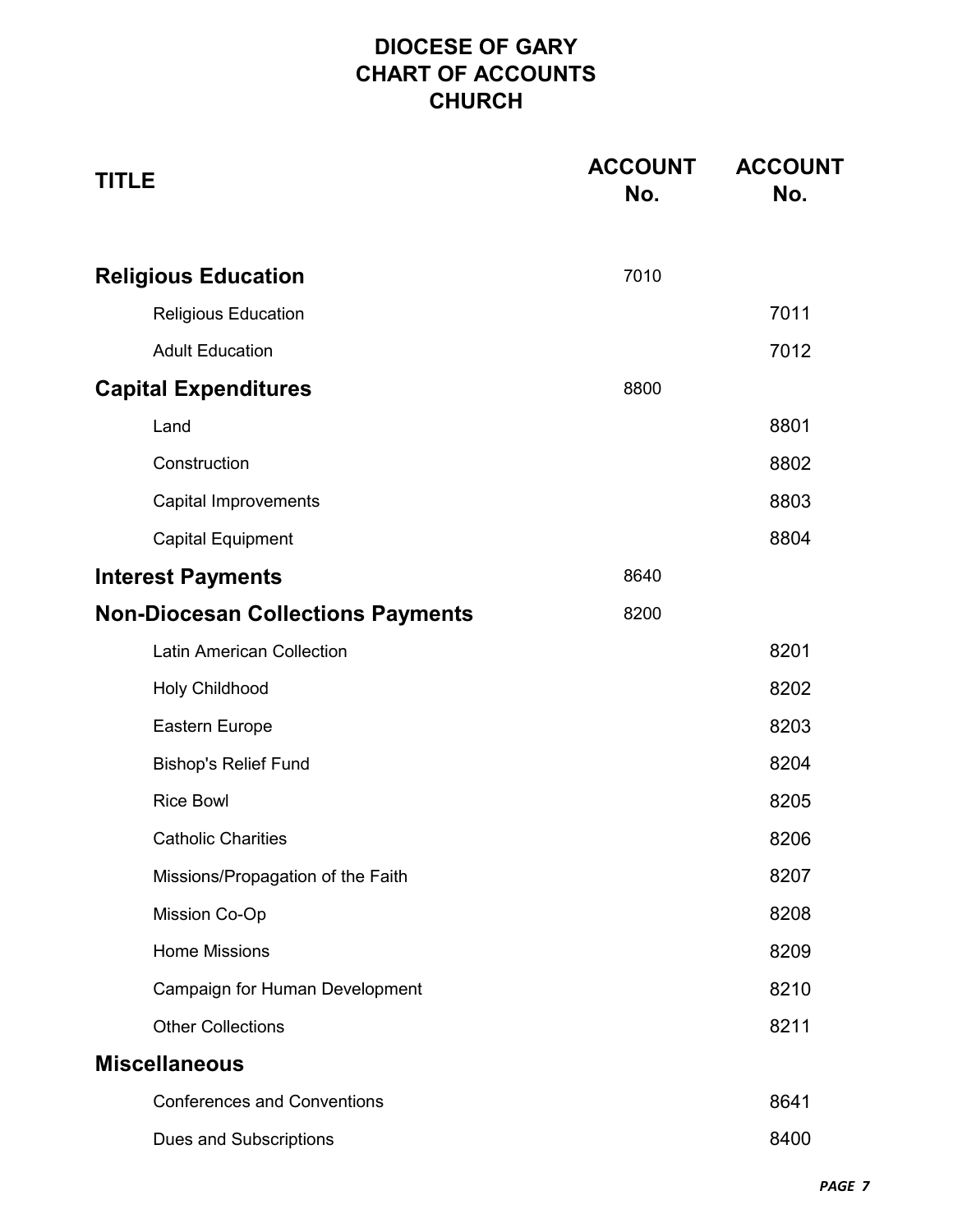| TITLE                                         | <b>ACCOUNT</b><br>No. | <b>ACCOUNT</b><br>No. |
|-----------------------------------------------|-----------------------|-----------------------|
| <b>Business Hospitality and Entertainment</b> |                       | 8642                  |
| <b>Miscellaneous (Continued)</b>              |                       |                       |
| <b>Gifts and Donations</b>                    |                       | 8643                  |
| <b>Meetings and Speakers</b>                  |                       | 8510                  |
| <b>Public Relations/Advertising</b>           |                       | 7310                  |
| <b>Unrelated Business Tax</b>                 |                       | 8644                  |
| <b>Legal Fees</b>                             |                       | 8645                  |
| <b>Bank Fees</b>                              |                       | 8650                  |
| <b>Other Miscellaneous</b>                    |                       | 8660                  |
| FVDFWAF<br>TAT AI                             | EAAA GAAA ZAAA AAAA   |                       |

## **TOTAL EXPENSE**

## 5000-6000-7000-8000

| <b>ASSETS</b>                  |      |      |
|--------------------------------|------|------|
| Cash                           | 1000 |      |
| Parish Checking Account        |      | 1001 |
| Cash Account - Other (Specify) |      | 1009 |
| <b>Investments</b>             | 1100 |      |
| Diocesan Savings Account       |      | 1111 |
| Investment - Other (Specify()  |      | 1119 |
|                                |      |      |

# **TOTAL ASSETS**

Sum total of all ASSETS

| <b>LIABILITIES</b>                |      |      |
|-----------------------------------|------|------|
| <b>Notes Payable</b>              | 2000 |      |
| Loans from the Diocese            |      | 2001 |
| Other Liabilities - Incl PPP loan |      | 2009 |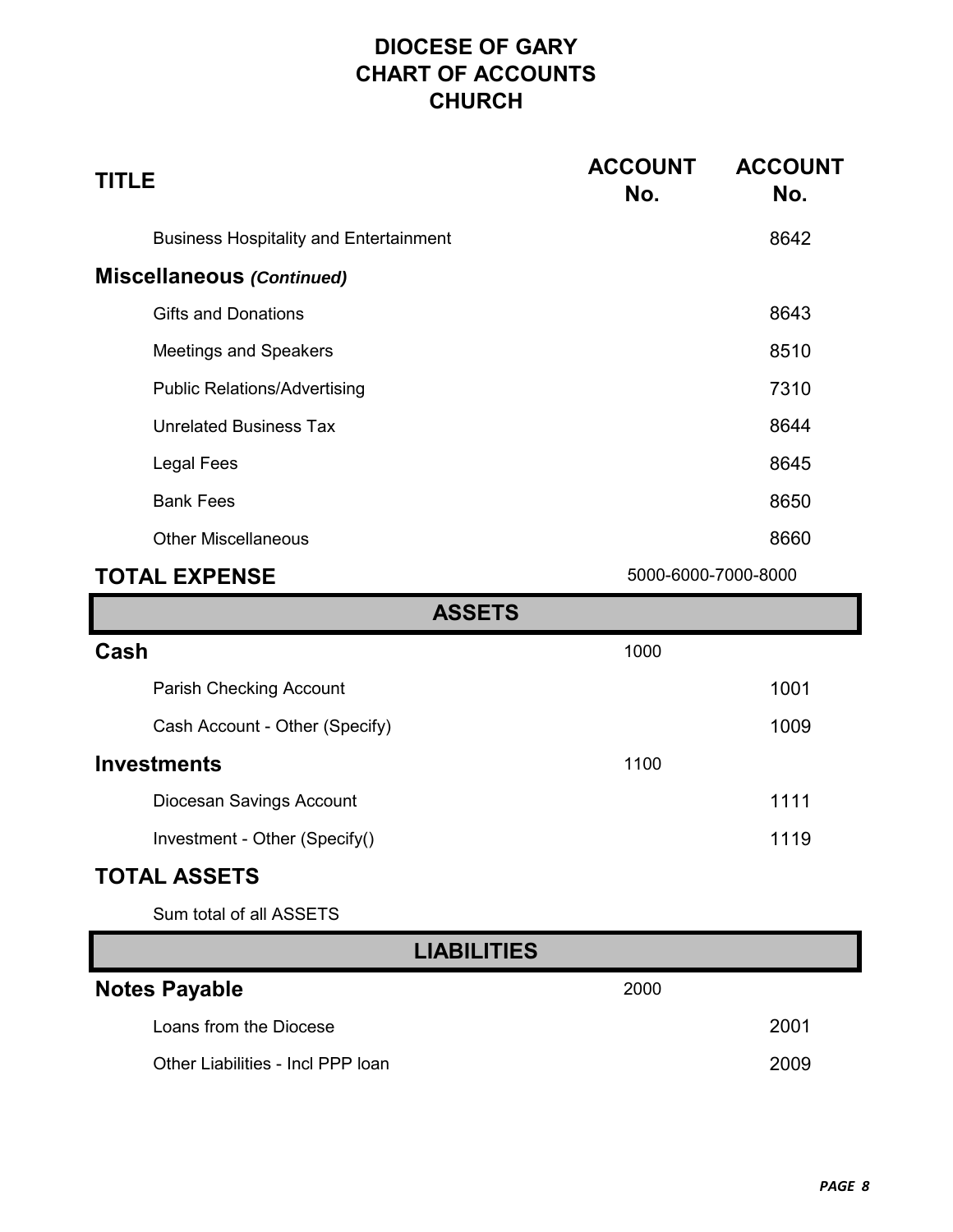## **REVENUE**

4131 **Sunday and Holy Day Collections** All collections received through the year for Sundays, weekdays, and holy days - excluding Christmas and Easter

#### 4132 **Christmas Collections**

Collections received for all Christmas Services

- 4133 **Easter Collections** Collections received for All Easter Services
- 4134 **Parish Extra Collections** Funds received in special collections - i.e. altar flowers
- 4361 **Interest Income with Diocesan Deposits** Interest earned from excess funds deposited at the Pastoral Center

#### 4369 **Interest (Other)**

Interest income earned from other non-specific accounts

#### 4140 **Hall Lease Rental**

Funds received from the rental of the parish hall to outside groups or organizations

#### 4191 **Stole Fees**

#### 4192 **Stipends for Masses**

Funds received for dedicated Masses

#### 4193 **Poor Box**

Funds received in the special box for the poor

#### 4199 **Other Miscellaneous Parish Income**

Income received but not included in other account descriptions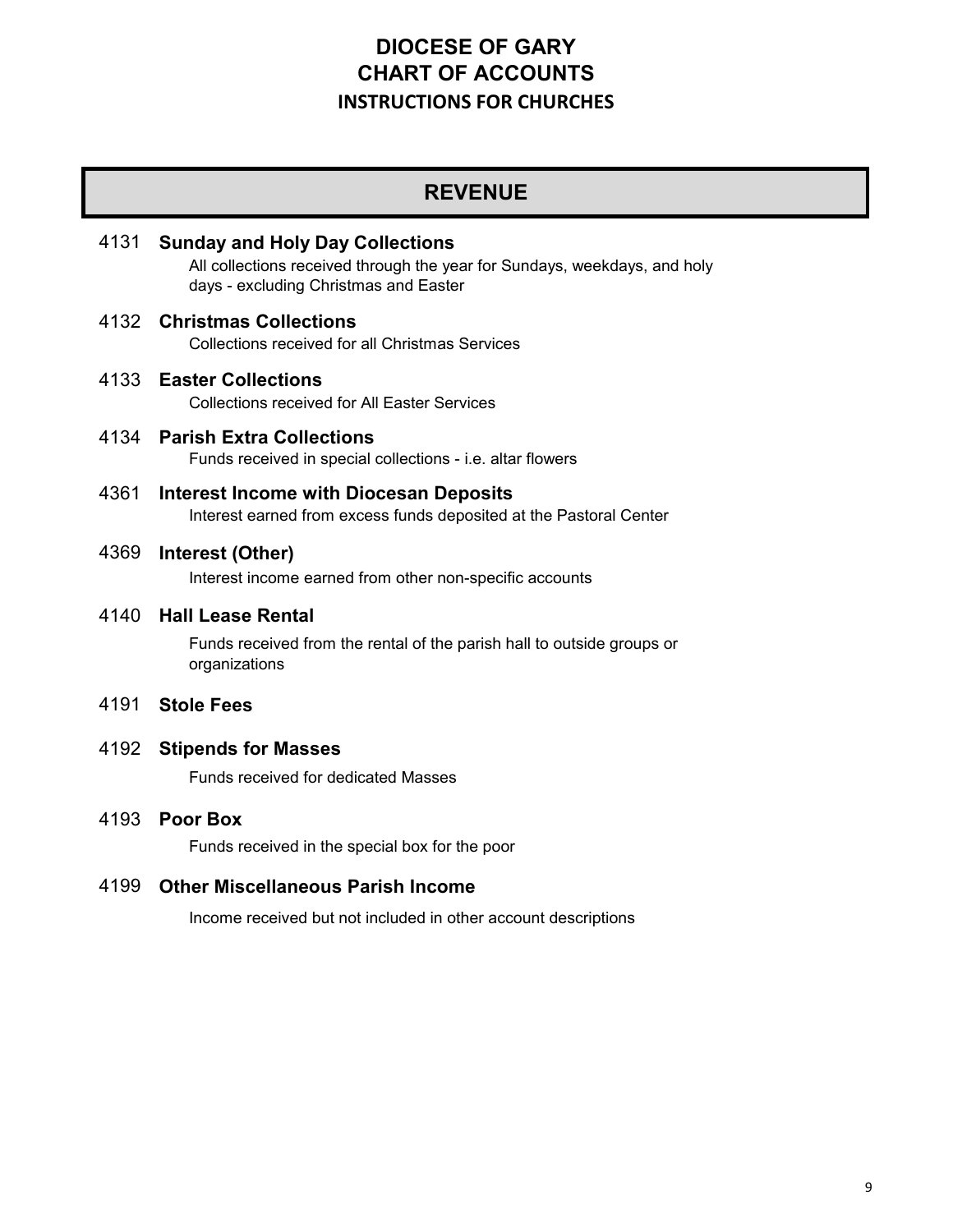#### 4731 **Capital Building Fund - CHURCH**

Funds received from special appeals for capital and maintenance projects under \$100,000 for the Church Building

#### 4732 **Capital Building Fund - SCHOOL**

Funds received from special appeals for capital projects under \$100,000 for the School building

#### 4739 **Capital Building - OTHER**

Funds received from special appeals for capital projects under \$100,000 not described in the above accounts

#### 4741 **Capital Building Fund - CHURCH**

Funds received from special appeals for capital projects over \$100,000 which have been approved by the Bishop for Church building

#### 4742 **Capital Building Fund - SCHOOL**

Funds received from special appeals for capital projects over \$100,000 which have been approved by the Bishop for School building

#### 4749 **Capital Building - OTHER**

Funds received from special appeals for capital projects over \$100,000 which have been approved by the Bishop but not described in the above accounts

#### 4760 **Cemetery**

Income received from the operation of the parish cemetery

#### 4881 **Fundraiser #1**

Total receipts from locally described fundraiser

#### 4882 **Fundraiser #2**

Total receipts from locally described fundraiser

#### 4889 **Fundraiser - OTHER**

Total receipts received from fundraising not included in the above accounts

#### 4150 **CSA Rebates**

Funds rebated to parishes which have made contributions to the Catholic Services Appeal which have exceeded the parish goal

#### 4210 **Restricted Funds**

Monies received as the result of a bequest that re restricted to a specific use by the donor or GRANT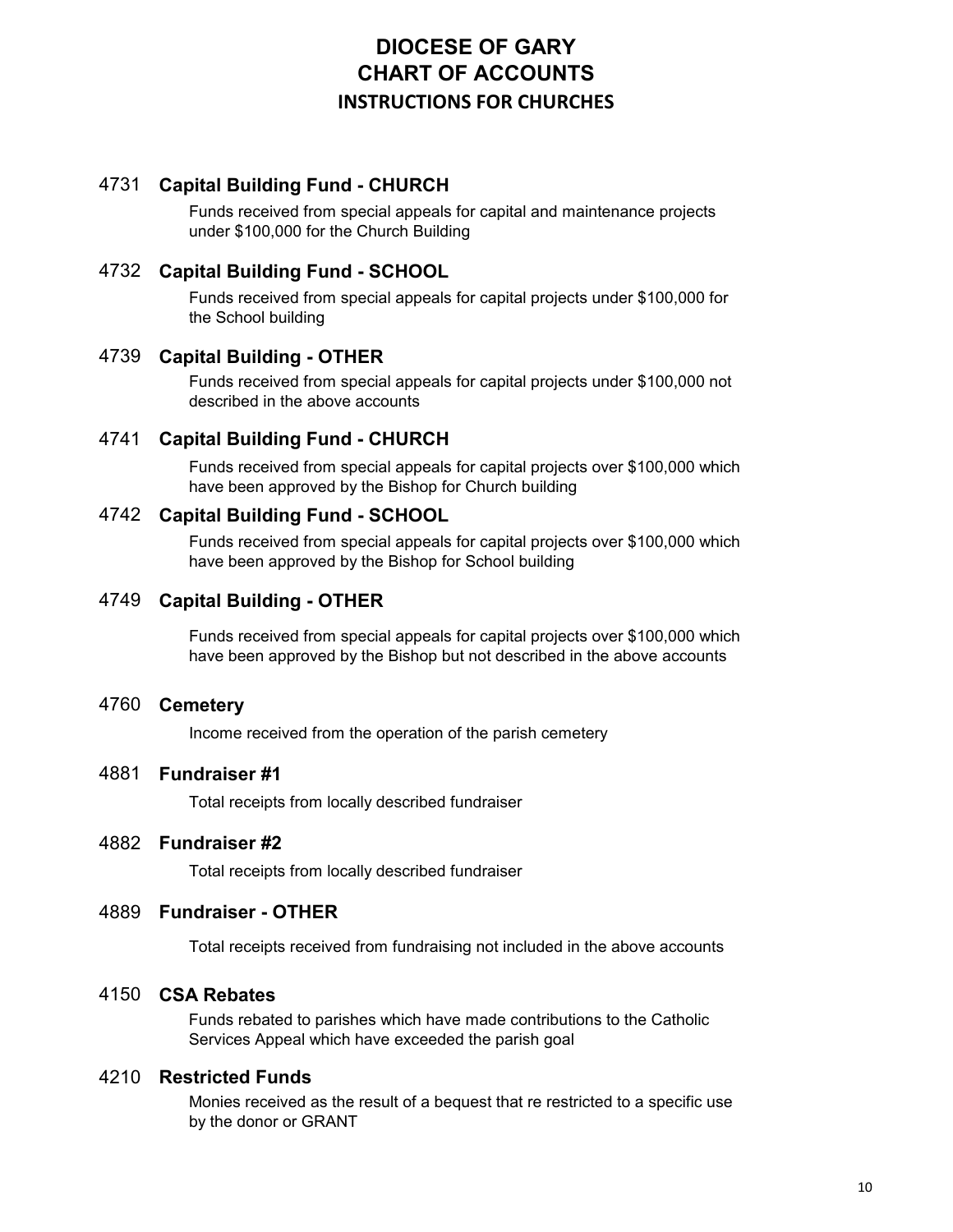#### 4220 **General Bequest**

Monies received as a result of a bequest which are NOT restricted as to their specific use

#### 4290 **Donations**

Miscellaneous contributions received which are not ordinary support

#### 4440 **Sale of Property**

The proceeds of the sale of real and tangible property

#### 4170 **Insurance Recovery**

Monies received in satisfaction of payment for an insurable loss

#### 4161 **Religious Education and Formation Receipts**

Fees for participation in the Religious Education and Formation Program for kindergarten, pre-school, children in grades 1-8 and high school

#### 4162 **Adult Education Income**

Fees for participation in the Adult Religious Education Program

#### 4121 **Northwest Indiana Catholic**

Funds received to pay for subscriptions to the Northwest Indiana Catholic newspaper

#### 4122 **CSA Payments Collected by the Parish**

Catholic Services Appeal Collections applied to the parish goal for remittance (prior to amounts received which will be returned to the Parish as a rebate

#### 4321 **Latin American Collection**

Funds received in the special collection for Latin America

#### 4232 **Holy Childhood**

Funds received in the special collection for Holy Childhood

#### 4233 **Eastern Europe**

Funds received in the special collection for Eastern Europe

#### 4234 **Bishops' Relief Fund**

Funds received in the special collection for the Bishop's Relief Fund

#### 4235 **Rice Bowl**

Funds received in the special collection for Rice Bowl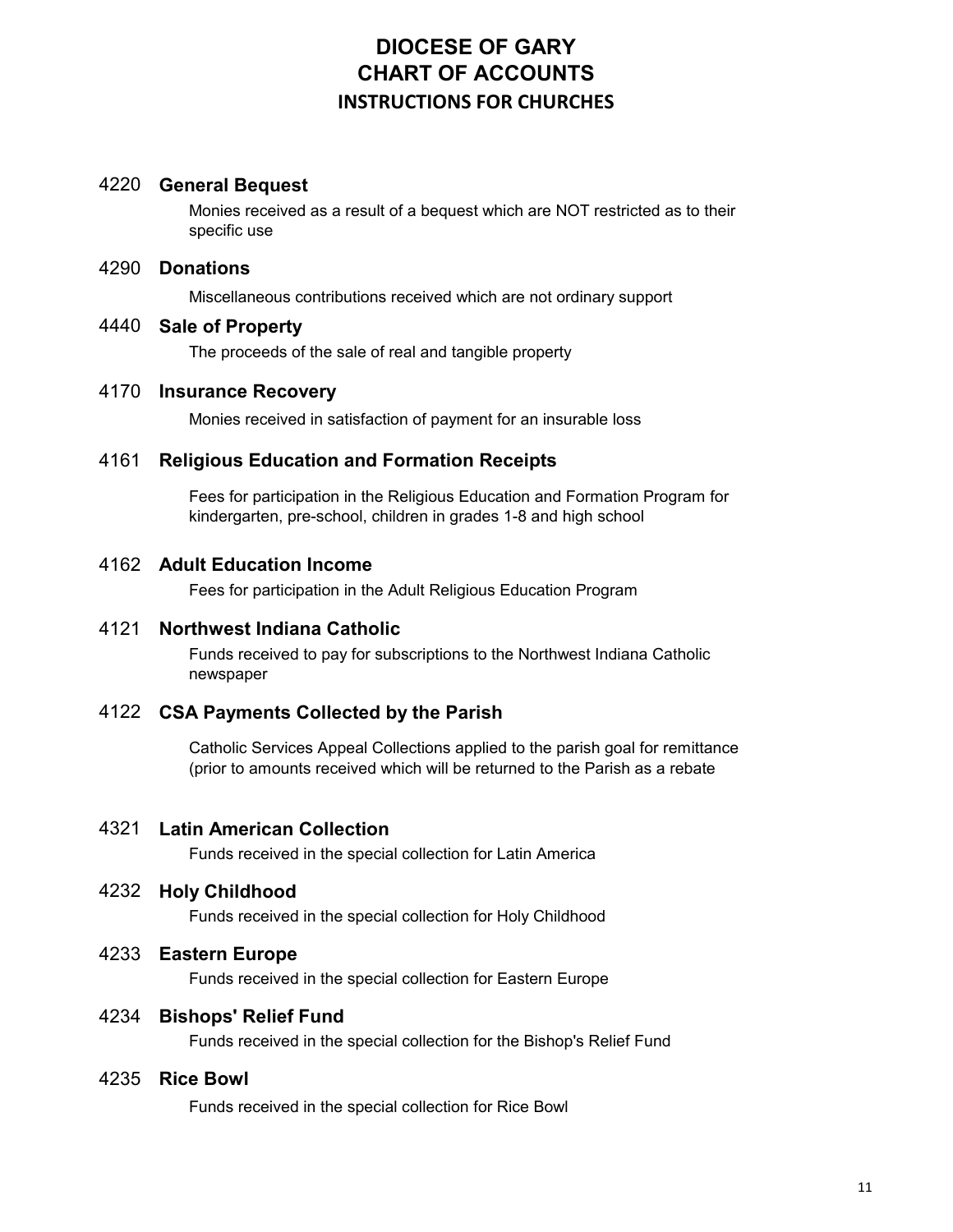#### 4236 **Catholic Charities**

Funds received in the special collection for Catholic Charities

#### 4237 **Missions/Propagation of the Faith**

Funds received in the special collection for Missions Propagation of the Faith

#### 4238 **Mission Co-Op Plan**

Funds received in the special collection for the Mission Co-Op Plan

#### 4239 **Home Missions**

Funds received in the special collection for U.S. dioceses still considered to be mission dioceses

#### 4240 **Campaign for Human Development**

Funds received in the special collection for the Campaign for Human Development

#### 4249 **Special Collection - Other**

Funds received for special collections not described in other accounts

#### 4000 **TOTAL REVENUE**

Total Church related revenue

## **EXPENSES**

#### 5021 **Clergy Compensation**

Salaries accrued and/or paid to the priests of the parish

#### 5022 **Lay Ministry Salaries**

Salaries accrued and/or paid to the parish staff engaged in various ministries such as DREs, liturgists, organists, etc.

#### 5023 **Salaries for Religious**

Salaries accrued and/or paid to parish Religious staff

#### 5024 **Administrative Salaries**

Salaries accrued and/or paid to parish staff who hold administrative and/or secretarial positions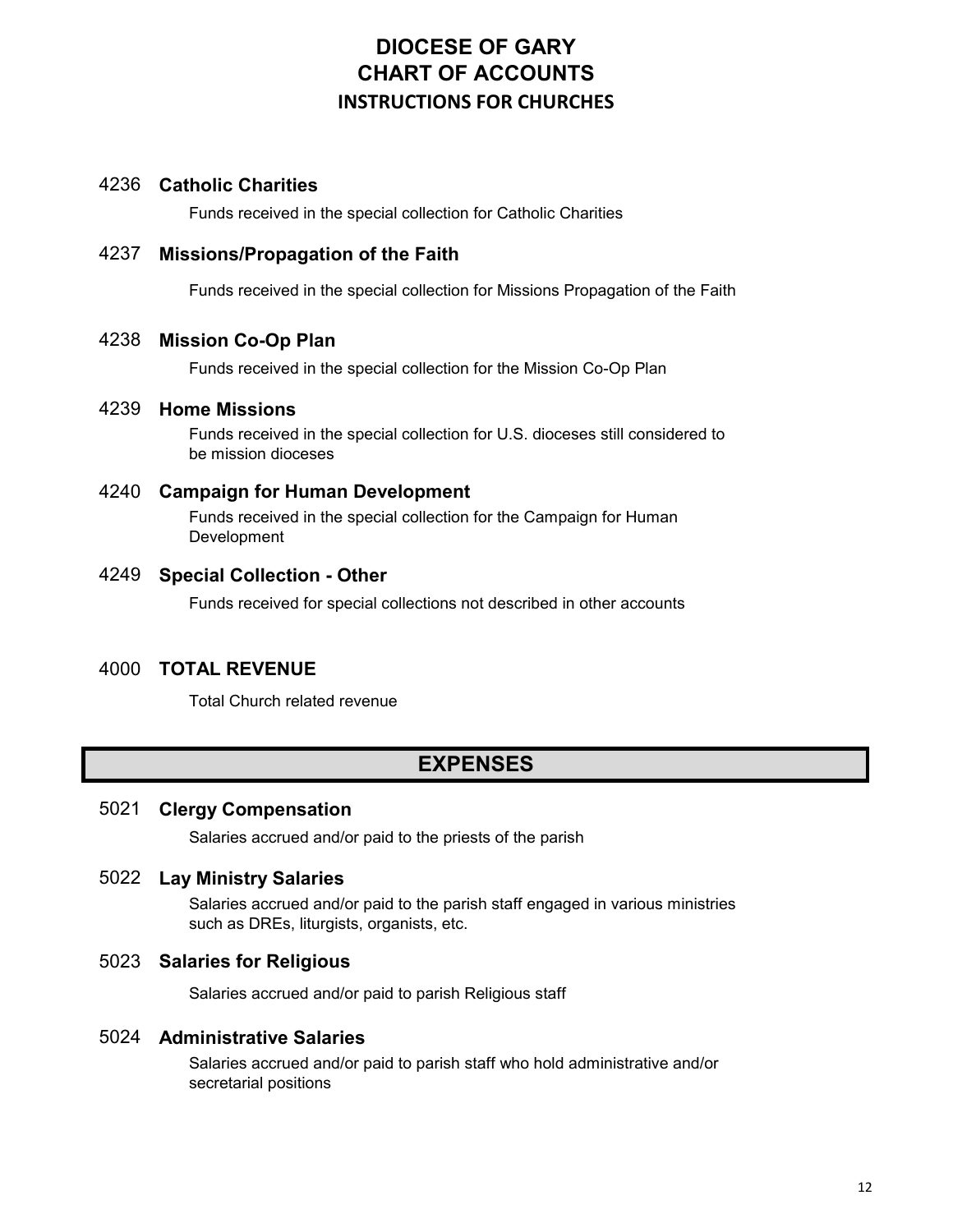#### 5025 **Maintenance/Custodial/House staff Salaries**

Salaries accrued and/or paid to maintenance workers, janitorial and housekeeping staff caring for Church properties

#### 5029 **Other Salaries**

Salaries accrued and/or paid to individuals performing services for the parish but NOT included in the above accounts

#### 6120 **Clergy Health Insurance**

The amount paid for Clergy health insurance

#### 6130 **Clergy Retirement**

The amount paid for Clergy retirement

#### 6150 **Professional Growth of Clergy**

The amount paid for continuing education and spiritual development of the **Clergy** 

#### 6160 **Other Clergy Fringe Benefits**

The amount paid for clergy fringe benefits not included in the above accounts

#### 6201 **Employer FICA - Social Security**

Employer paid portion of FICA in support of Social Security component

#### 6202 **Employer FICA - Medicare**

Employer paid portion of FICA in support of Medicare component

### 6220 **Health Insurance**

The amount of employees' health insurance paid by the employer

#### 6210 **Pension - Religious**

The amount of religious employees' pension paid by the employer

#### 6211 **Pension - Lay**

The amount of lay employees' pension paid by the employer

#### 6250 **Professional Growth**

The amount paid for continuing education and professional growth of staff

## 6260 **Fringe Benefits (Other)**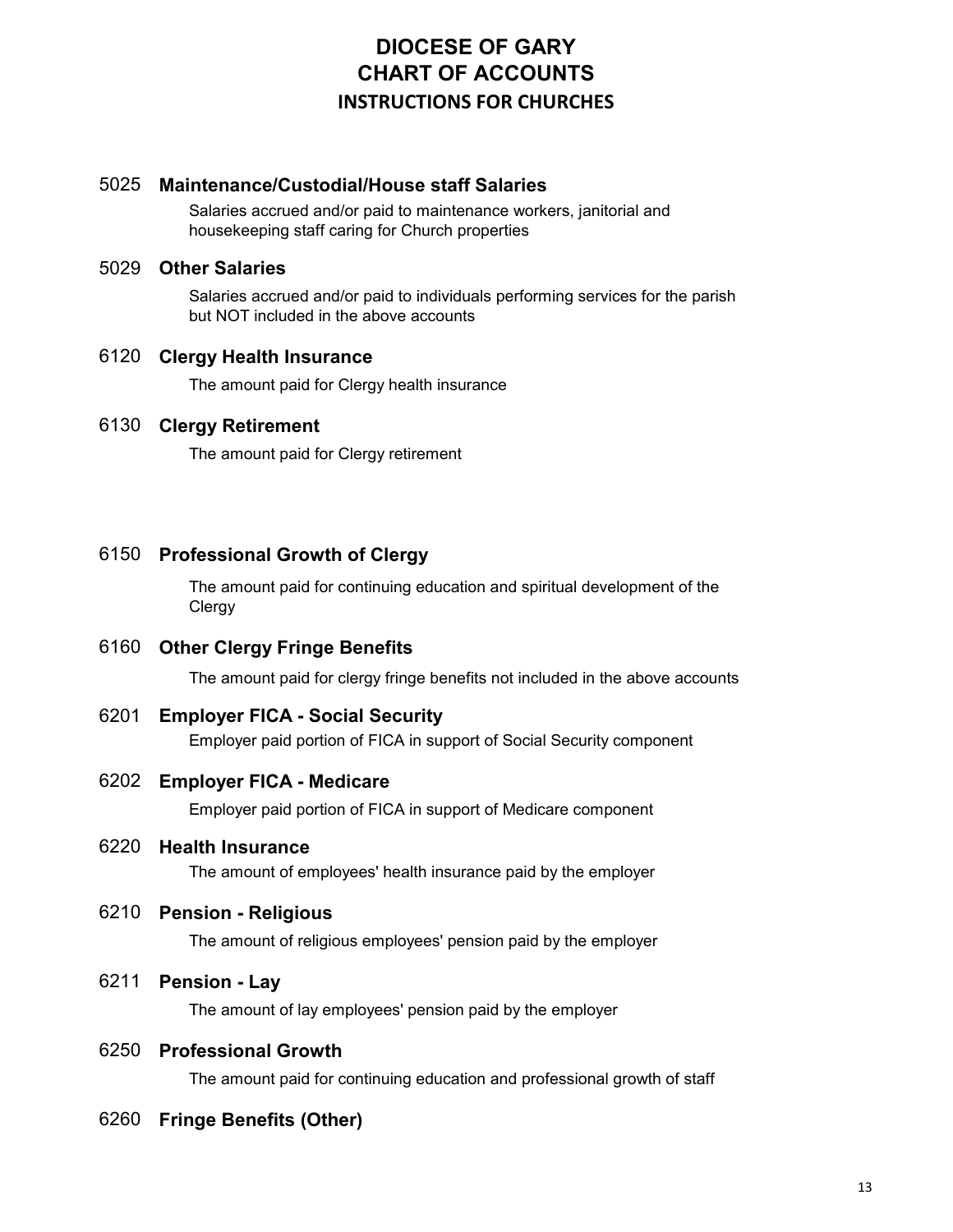The amount of paid benefits NOT included in the above accounts

#### 7101 **Mileage Reimbursement**

The amount paid for mileage driven by lay or religious employees in the performance of their duties

#### 7102 **Vehicle Repair**

The amount paid for vehicle repair and maintenance to Church vehicles

#### 7103 **Petroleum, Oil and Lubricants (POL)**

Gas, oil and grease jobs required for Church vehicle(s)

#### 7108 **Other Transportation**

The amount paid for transportation NOT included in the above accounts

#### 7109 **Hall Lease and Rental Expense**

Expenses incurred from rental of parish hall to outside groups or organizations

#### 7401 **Telephone & Internet**

The cost of line charges, equipment rental, internet, local and long distance telephone service

#### 7402 **Heating Fuel**

The cost of heating Church structures

#### 7403 **Electricity**

The cost of electric used in Church structures

#### 7404 **Water and Sewer**

The cost of water and sewer services to the Church

#### 7405 **Scavenger Services**

The cost of the removal of garbage and yard wastes

#### 8111 **Hosts and Wine**

The cost of supplying the hosts and wine for all Church functions

## 8112 **Candles**

The cost of supplying candles for the Church

#### 8113 **Vestments**

The cost of gowns, surpluses, cassocks and robes for Church use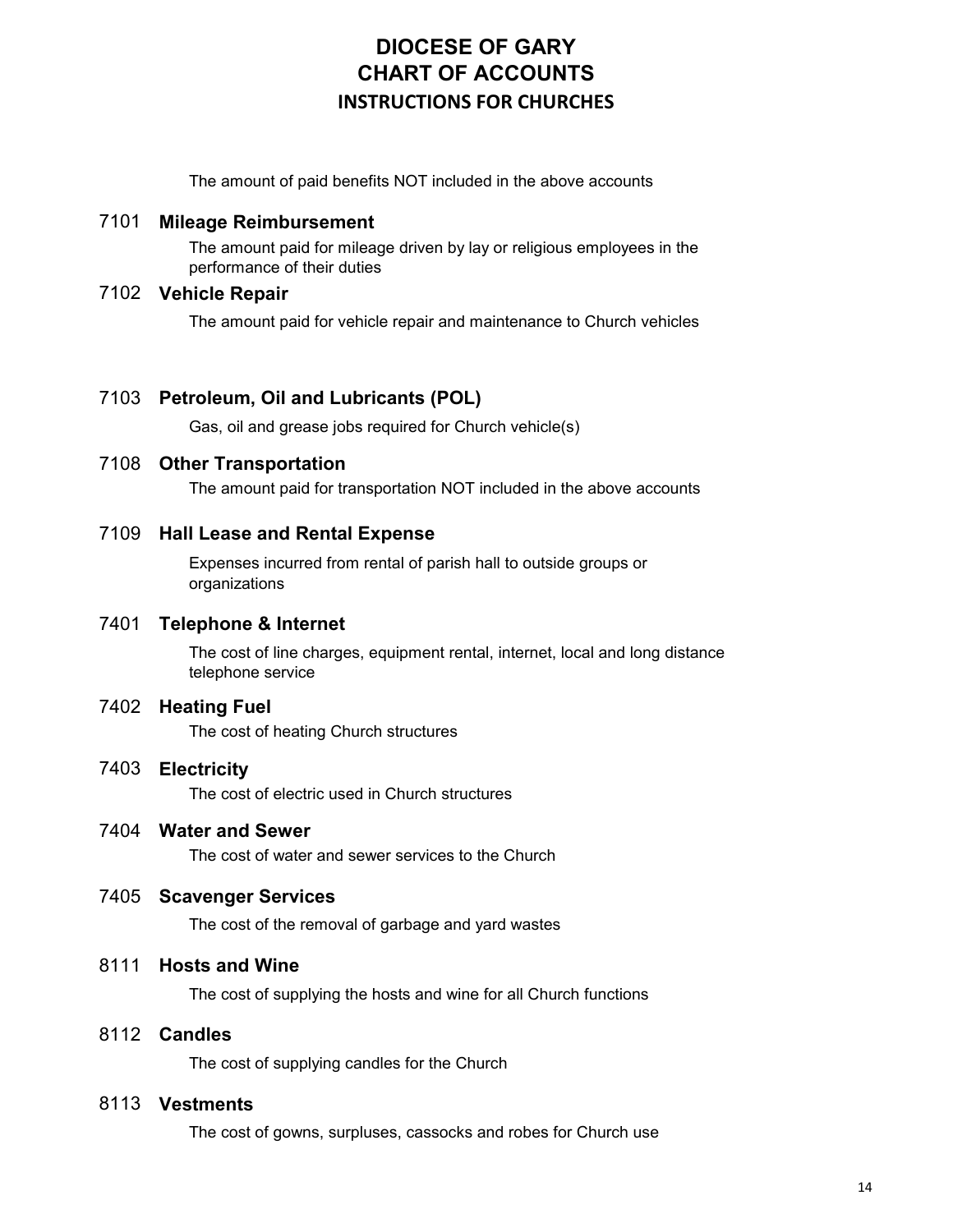#### 8114 **Missalettes**

The cost of supplying the missalettes for all Church functions

#### 8115 **Flowers**

The cost of supplying the Church with flowers

#### 8116 **Pamphlets**

The cost of supplying the Church with pamphlets for special occasions

- 8119 **Other Altar and Liturgical Supplies** The cost of other supplies NOT included in the above accounts
- 7601 **Contractual Services GROUNDS** The cost of an outside company to maintain parish grounds

#### 7602 **Contractual Services - BUILDINGS**

The cost of maintenance of parish structures by an outside company

#### 7603 **Contractual Services - EQUIPMENT**

The cost of maintaining parish equipment by an outside company

7604 **Repairs or Change to Buildings (Parts)**

The cost of supplies to replace or change in the parish buildings

#### 7605 **Repairs or Change to Equipment (Parts)**

The cost of supplies to replace or change in the equipment of the parish

#### 7606 **Equipment Rental, Repair, or Purchase**

The cost of renting, outside repairing, or purchasing of new or used equipment

#### 7607 **Janitorial Supplies**

The cost of cleaning supplies used in janitorial functions

#### 7610 **Grounds Supplies**

The cost of items needed to maintain and keep up the parish grounds

#### 7612 **Security**

The cost of securing the buildings - i.e. alarms, locks, special lights, motion detectors, etc.

#### 7618 **Other ORDINARY Maintenance**

Other costs to maintain the Church not included in the above accounts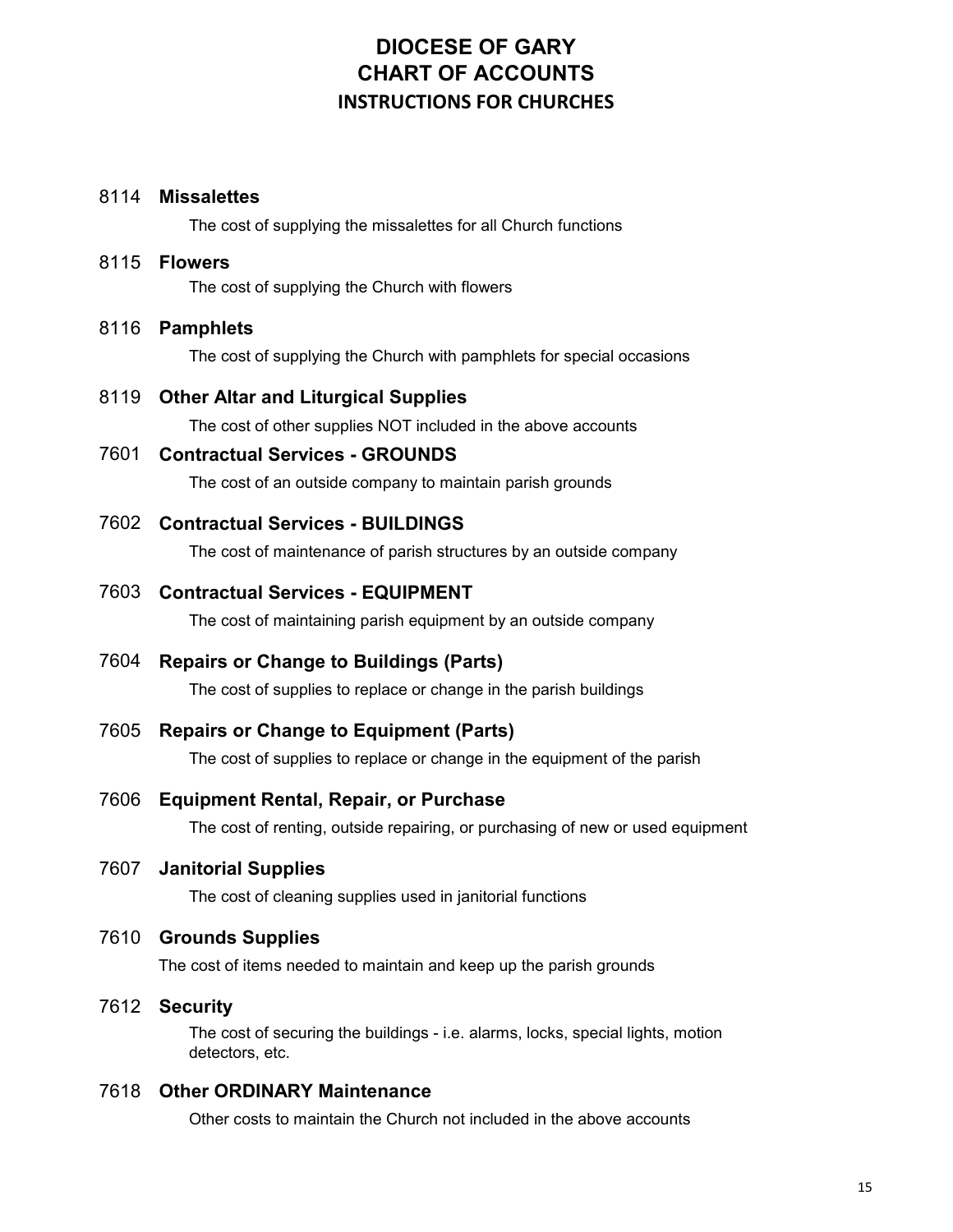## 7111 **Purchase of Food - RECTORY**

The cost of food used in the rectory

## 7112 **Purchase of Food - PARISH FUNCTIONS**

The cost of buying prepared food from outside sources

#### 7113 **Purchase of Meals**

The cost of buying prepared food from outside sources

#### 7114 **Catering**

The cost of buying prepared food in large quantities from outside sources

#### 7115 **Paper Goods**

The cost of all the supplies it requires to have both on hand and when serving a meal. Some examples: paper plates, cups, plastic ware, napkins, etc.

#### 7119 **Other Food and Meals**

The cost of other supplies including food that must be kept on hand and are not included in the above accounts

#### 8609 **Office Equipment - Supplies and Maintenance**

The cost of materials and support needed for upkeep of office equipment

#### 8607 **Office Equipment - Purchase**

The cost of buying new or used office equipment

#### 7300 **Outside Printing**

The cost of using printing services outside of the parish

#### 7200 **Postage**

The cost of mailings by the Church

#### 8140 **Office Supplies**

The cost of supplies used in the Church office

8662 **Other Printing, Postage, Office Supplies** The cost of using printing services outside of the parish

#### 8810 **Furnishings and Equipment Purchased**

The cost of goods less than \$10,000 purchased by the Church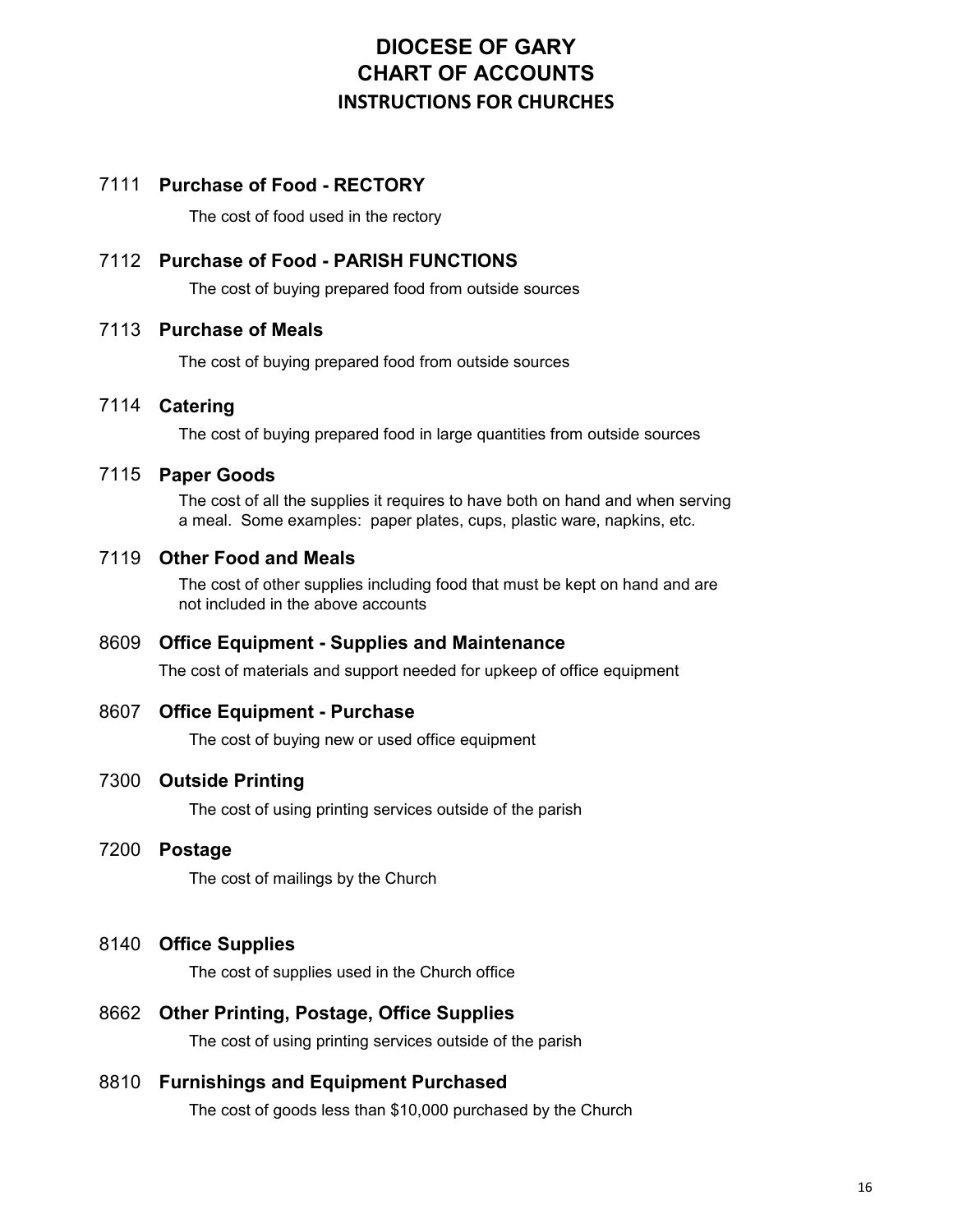#### 8611 **Property/Casualty/Auto Insurance**

The cost of property, casualty and auto insurance for the parish

#### 8612 **Other Building Property**

Other building related costs NOT included in the above accounts

#### 8881 **Fundraiser #1**

The cost incurred by a locally defined fundraiser

#### 8882 **Fundraiser #2**

The cost incurred by a locally defined fundraiser

#### 8888 **Other Fundraisers**

Other fundraising costs not included in the above accounts

#### 8301 **Bulletin Supplies**

The cost associate with producing the weekly bulletin

#### 8302 **Offertory Envelopes**

The entire cost of printing and acquiring the offertory envelopes

#### 8303 **Books and Magazines**

The cost of any books or magazines purchased by the church

#### 8309 **Other Books and Supplies**

The cost of any books or supplies needed for the church but NOT included in the above accounts

#### 8211 **Northwest Indiana Catholic Newspaper**

The cost of subscriptions to the Northwest Indiana Catholic newspaper

#### 8212 **Quota**

The payment of the parish quota assessment

#### 8313 **CSA Collections Remitted**

The payment of the CSA collections to be applied to the parish goal

#### 8630 **Cemetery Expense**

Expenses associated with the operation of a parish cemetery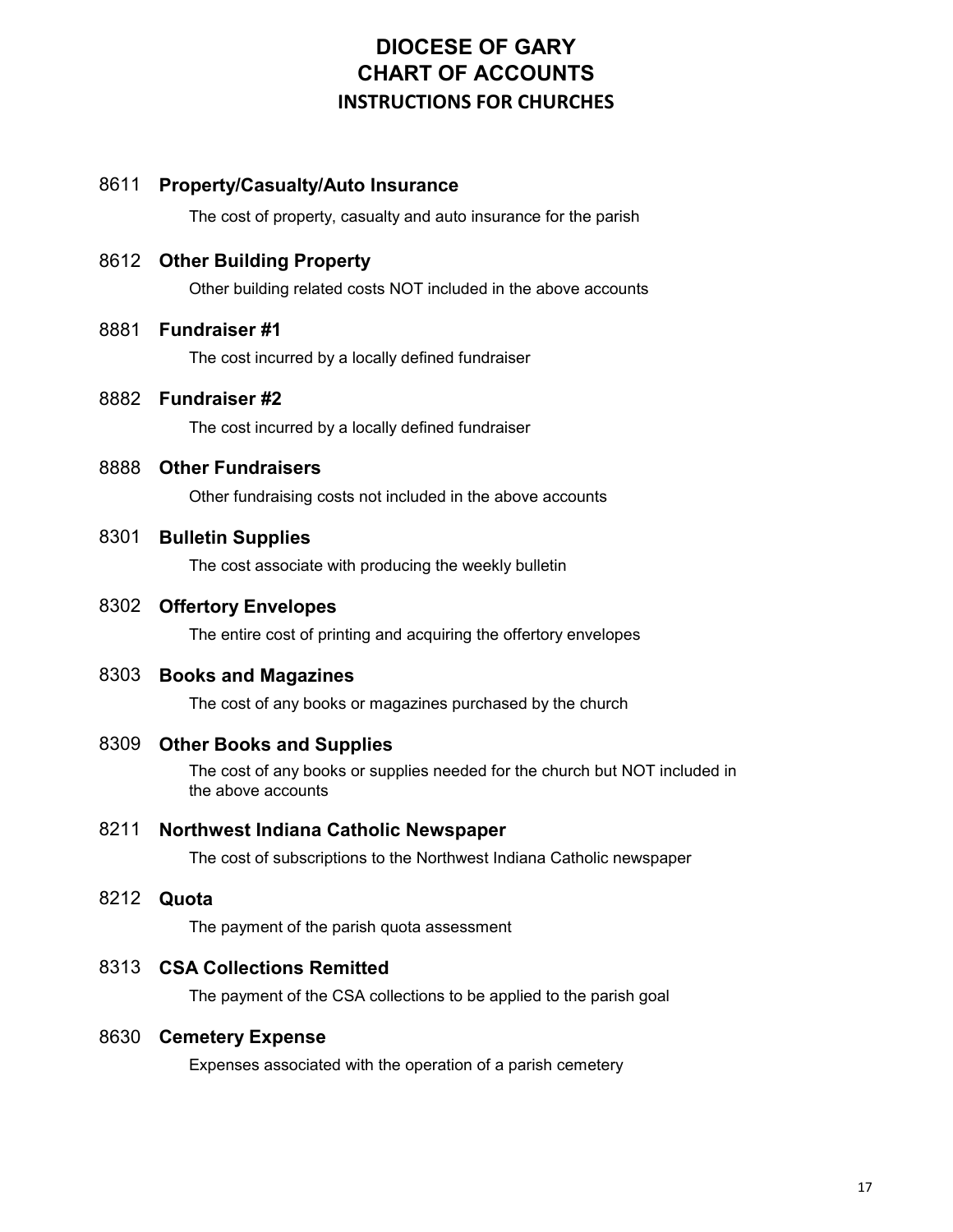#### 7400 **Religious Education and Formation expenses**

Expenses incurred in providing a religious education and formation program for pre-school, kindergarten, elementary school children in grades 1-8 and high school

#### 7012 **Adult Education Expenses**

Expenses incurred in providing adult religious education instruction

#### 8801 **Capital Expenses - LAND**

The cost of acquisition of land for capital purposes

#### 8802 **Capital Expenses - CONSTRUCTION**

The cost of new capital construction

8803 **Capital Expenses - IMPROVEMENTS**

The cost of major capital repairs exceeding \$10,000

#### 8804 **Capital Expenses - EQUIPMENT**

The cost of capital equipment exceeding \$10,000

#### 8640 **Interest Expense**

The cost of interest payments on the parish debt

8201 **Latin American Collection Payment**

Disbursement of funds received in the special collection for Latin America

#### 8202 **Holy Childhood Collection Payment**

Disbursement of funds received in the special collection for Holy Childhood

#### 8203 **Eastern Europe Collection Payment**

Disbursement of funds received in the special collection for Eastern Europe

## 8204 **Bishops' Relief Fund Collection Payment**

Disbursement of funds received in the special collection for Bishops' Relief Fund

8205 **Rice Bowl Collection Payment**

Disbursement of funds received from the Rice Bowl collection

## 8206 **Catholic Charities Collection Payment**

Disbursement of funds received in the special collection for Catholic Charities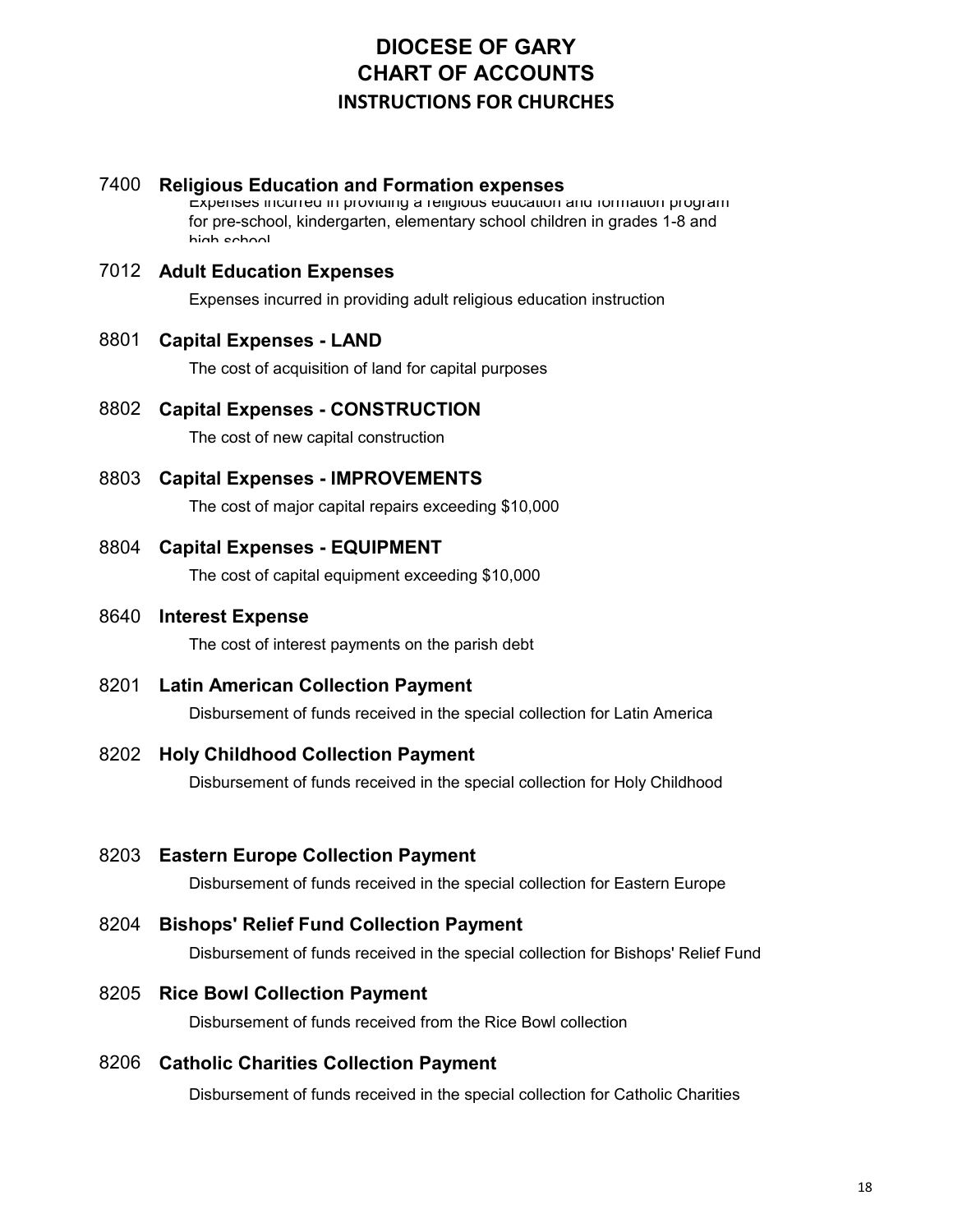#### 8207 **Missions/Propagation of the Faith Collection Payment**

Disbursement of funds received in the special collection for Missions/Propagation of the Faith

#### 8208 **Mission Co-Op Collection Payment**

Disbursement of funds received in the special collection for Mission Co-Op

#### 8209 **Home Missions Collection Payment**

Disbursement of funds received in the special collection taken for U.S. dioceses still considered to be mission dioceses

#### 8210 **Campaign for Human Development Collection Payment**

Disbursement of funds received in the special collection for Campaign or Human Development

#### 8219 **Payment of Non-Diocesan Collections - OTHER**

Disbursement of funds received in special non-diocesan special collections NOT described in the above accounts

#### 8641 **Conferences and Conventions**

The cost of sending an authorized employee of the Church to a conference or convention

#### 8400 **Dues and Subscriptions**

The cost of subscribing to magazines and related Church publications AND monies paid for a Church employee to belong to a related Church organization

#### 8642 **Business Hospitality and Entertainment**

The cost of hospitality and entertainment for church-related business

#### 8643 **Gifts and Donations**

The cost of gifts and donations made in the name of the Church

#### 8510 **Meetings and Speakers**

The cost of hosting a meeting or having a speaker make a presentation at a meeting

#### 7310 **Public Relations and Advertising**

The cost of flyers, banners, and other forms of advertisement for the Church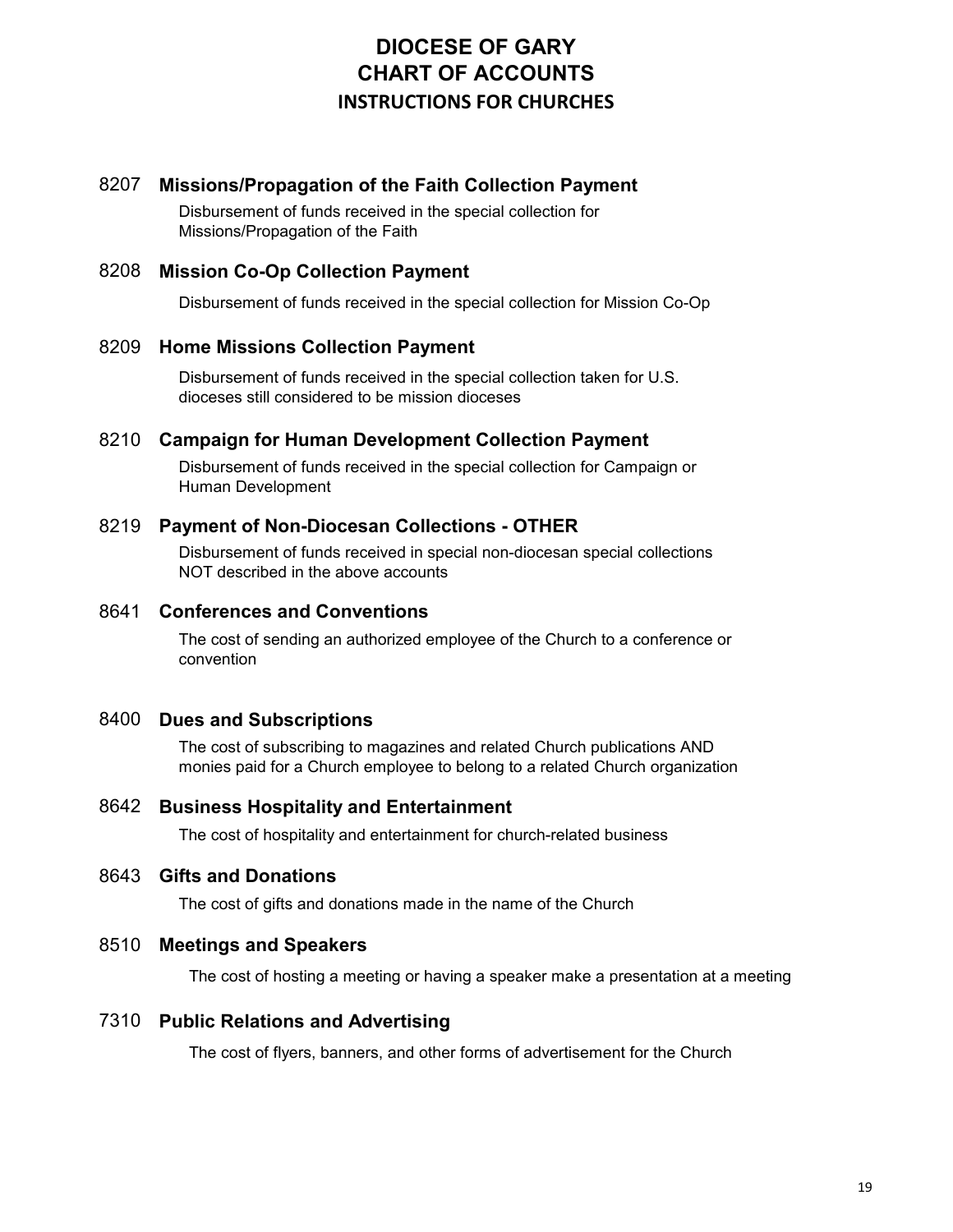#### 8644 **Unrelated Business Tax**

The cost of income/sales tax liability for monies earned in activities unrelated to the tax exempt purposes of the Church

#### 8645 **Legal Fees**

The cost of legal expenses required for Church related business

#### 8650 **Bank Fees**

Fees/charges associated with opening and maintaining bank accounts and their activities

#### 8660 **Miscellaneous - OTHER**

The cost of other expenses related to the operation of the Church but not included in the above accounts

#### 8700 **Charitable Contributions**

The cost of charitable contributions made by the parish

5000-

#### 6000- **TOTAL EXPENSES**

7000-

8000

Total of ALL expenses

#### 1001 **Parish Checking Account**

Bank account used by the parish for issuing check disbursements

#### 1009 **Cash Account - OTHER (Specify)**

Bank accounts used by the parish other than the central parish checking account - these accounts are locally defined

#### 1111 **Diocesan Investments**

Investments on deposit in the diocesan investment portfolio

#### 1119 **Parish Investments - Other**

Parish funds invested in vehicles other than the diocesan investment portfolio - these are locally defined